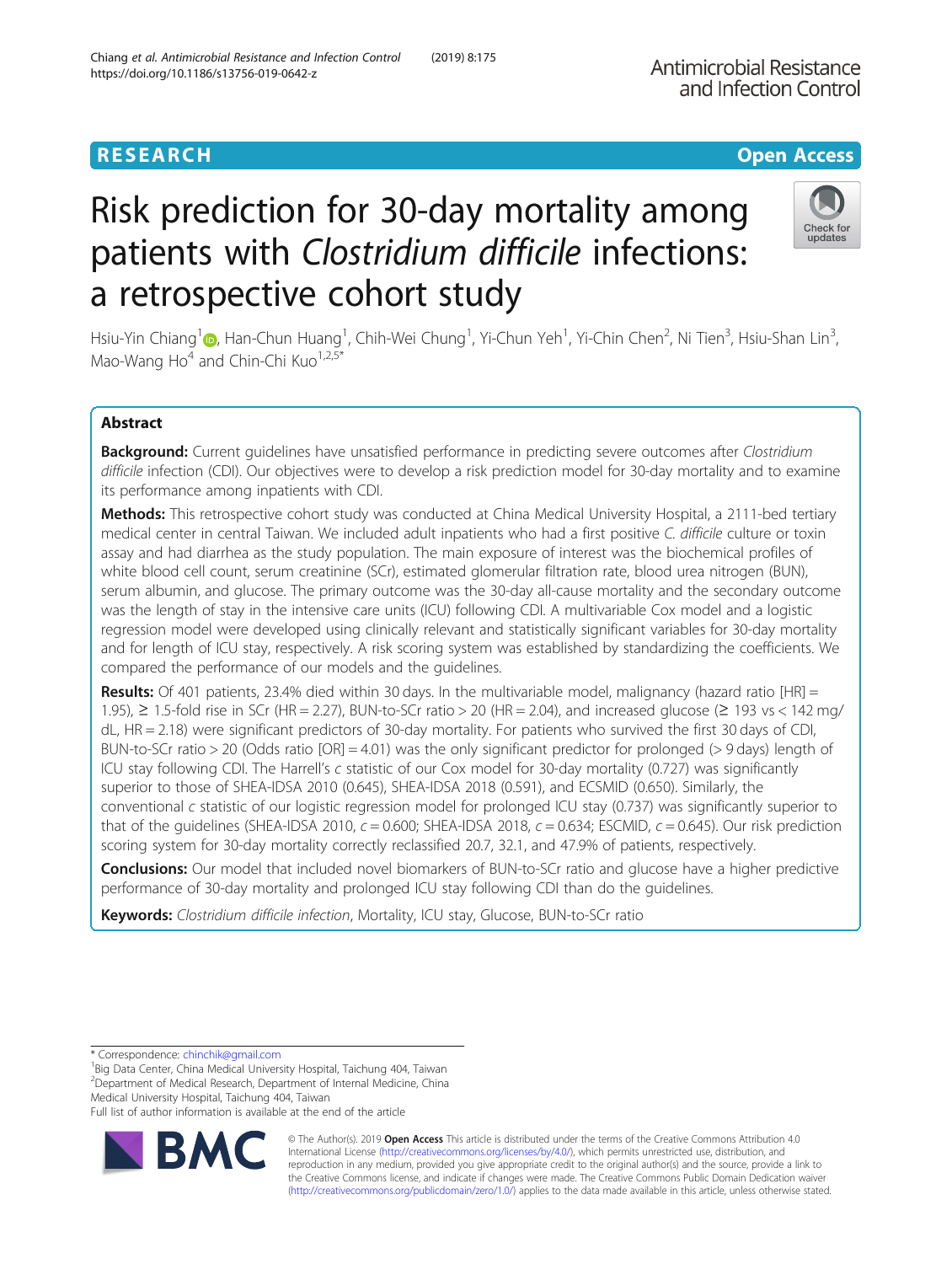# Background

Clostridium difficile infection (CDI) is a critical healthcare-associated infection and accounts for 20–30% of antibiotic-associated diarrhea [[1,](#page-9-0) [2](#page-9-0)]. The Antibiotic Resistance Threats in the United States report prioritized C. difficile as an urgent threat because it spreads rapidly and is naturally resistant to many antimicrobials used to treat other infections [[3\]](#page-9-0).

Predicting patients with CDI who are at risk of developing severe complications can guide appropriate treatment and follow-up, and in turn, prevent adverse outcomes [\[4,](#page-9-0) [5](#page-9-0)]. SHEA-IDSA 2010 and SHEA-IDSA 2018 clinical practice guidelines for treating CDI recommend using vancomycin or fidaxomicin to treat initial severe CDI [\[6](#page-9-0), [7\]](#page-9-0). Two published studies provided evidence that, as high as 31.2–38% of severe CDI and 56–65% of severe-complicate CDI were under-treated  $[4, 5]$  $[4, 5]$  $[4, 5]$ . Compared with patients who were treated appropriately, those who were under-treated (according to SHEA-IDSA 2010 guideline) [\[6](#page-9-0)] were more likely to have adverse outcomes of all-cause mortality (Crowell's: 7.2% vs 15.0%; Patel's: 12.9% vs 43.5%), CDI-related mortality (Crowell's: 3.8% vs 7.7%; Patel's: 8.9% vs 21.7%), prolonged CDI-related hospital length of stay (Crowell's: mean 7.5 days vs 9.4 days), or CDI-related ICU transfer (Patel's: 4.8% vs 17.4%) [\[4](#page-9-0), [5](#page-9-0)]. When patients were stratified by severity (defined by SHEA-IDSA 2010 guideline) [[6](#page-9-0)], patients with severe CDI who were under-treated experienced more complications than those who were appropriately treated (death: 20% vs 18.5% for severe CDI; ICU transfer: 20% vs 7.4% for severe CDI), although these findings were not statistically significant [\[5\]](#page-9-0). Therefore, identification of potentially severe cases of CDI could provide evidence for appropriate treatment and lead to better patient outcomes.

Conventionally, marked leukocytosis, acute rise in serum creatinine (SCr), hypoalbuminemia, and older age are considered to be prognostic factors of severe complications (ie, intensive care unit [ICU] admission, colectomy, or death), according to guidelines developed by the Society for Healthcare Epidemiology of America and the Infectious Disease Society of America (SHEA-IDSA) in 2010 and 2018 and guidelines developed by the European Society of Clinical Microbiology and Infectious Diseases (ESCMID) in 2014 [[6](#page-9-0)–[8](#page-9-0)]. Although these indicators reasonably represent the underlying interactions between infection, immune–inflammatory responses, and malnutrition, their performance in predicting CDI severity is unsatisfactory [\[7](#page-9-0), [9](#page-9-0)].

Other severity indices that included comorbidities (eg, malignancy and renal disease)  $[10, 11]$  $[10, 11]$  $[10, 11]$  $[10, 11]$  $[10, 11]$ , symptoms (eg, fever, hypotension, septic shock, pseudomembranous colitis, and ascites)  $[12-14]$  $[12-14]$  $[12-14]$  $[12-14]$ , or antibiotic utilization  $[15, 16]$  $[15, 16]$  $[15, 16]$  $[15, 16]$ as severity predictors have been reported to improve risk assessment of CDI severity in inpatients or ICU settings [[17](#page-9-0)]. However, subjective measures, different outcomes

(ie, mortality, colectomy, ICU admission, recurrence, or cure rate), and inconsistent CDI diagnostic criteria (eg, without information of diarrhea status) [\[9,](#page-9-0) [18\]](#page-9-0), compromise the comparability and generalizability of the previous findings [[17](#page-9-0)]. From a pathophysiological perspective, dehydration, a warning sign of severe diarrhea and subsequent hemodynamic instability, should certainly be considered but has never been evaluated as a risk predictor for severe CDI. Blood urea nitrogen (BUN)-to-SCr ratio, which can quantify dehydration and distinguish pre renal kidney injury from intrinsic kidney disease, is a potential predictor for severe CDI.

To address the aforementioned gaps, we conducted this study to develop a new risk prediction model incorporating comorbidities, markers of infection, renal function, dehydration, and serum glucose to predict the risk of 30-day mortality, and to compare the predictive performance of our model and existing guidelines among adult patients with symptomatic CDI.

# **Methods**

# Data source

This retrospective cohort study was conducted at China Medical University Hospital (CMUH), a 2111-bed tertiary medical center in Taiwan. The data source was the CMUH–Clinical Research Data Repository (CRDR), which accumulates the single unified views of 2,660,472 patients who had sought care at CMUH between 2003 and 2016. The Institutional Review Board of CMUH approved this study (105-REC3–068 & 107-REC2–016).

# Study population

Our study included all patients who had first-time positive results of C. difficile toxin assay or culture at CMUH between January 1, 2012, and December 31, 2016. The index date was the date when the specimen of positive C. difficile result was obtained. We excluded patients who 1) were aged younger than 20 years, 2) were not admitted, or 3) did not have diarrhea (at least 3 loose stools per day or loose stools for at least 3 days during hospitalization) [\[14](#page-9-0), [19](#page-9-0)]. Data were pulled from the CMUH–CRDR, except for diarrhea status, which was manually reviewed using medical records. The mortality data were obtained by linking to the National Cause of Death Database. Our study population comprised 401 adult inpatients who had incident symptomatic CDI (Fig. [1](#page-2-0)).

#### Covariables and outcomes

C. difficile testing was performed in inpatients at physicians' discretion, except that universal screening was performed in patients who were admitted to the medical ICU during the period between January 1, 2014, and February 28, 2015. Methods of C. difficile testing were presented in Additional file [1:](#page-8-0) Methods. The main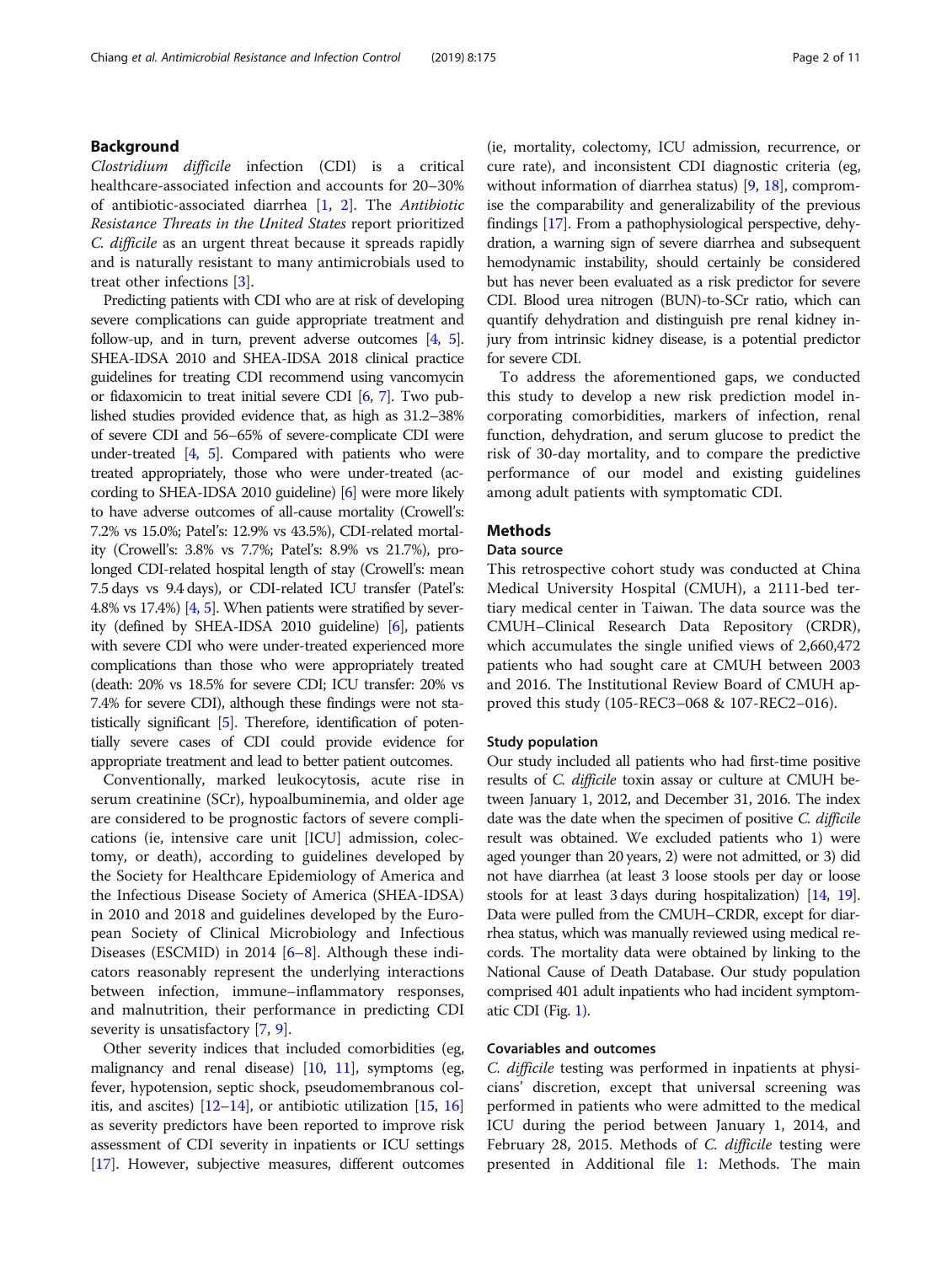<span id="page-2-0"></span>

exposure of interest was the biochemical profiles of white blood cell count (WBC), SCr, estimated glomerular filtration rate (eGFR) through CKD-EPI equation [[20\]](#page-9-0), BUN, serum albumin, and glucose that were measured within − 30 to − 3 days of the index date (baseline) or measured within ±3 days of the index date (index). The definitions of variables are listed in Additional file [1](#page-8-0): Figure S1. The primary outcome of interest was the 30 day all-cause mortality following the index CDI and the secondary outcome of interest was the length of ICU stay following CDI (for patients who survived the first 30 days of CDI).

# Severity predictors from guidelines

Previous guidelines have provided certain severity predictors for identifying severe cases of CDI. The SHEA-IDSA 2010 criteria for a severe CDI are outlined as follows: having a WBC of  $\geq$ 15,000 cells/ $\mu$ L or a 1.5-fold relative increase in SCr (compared with premorbid level) [\[6](#page-9-0)]. The SHEA-IDSA 2018 criteria are presented as follows: having a WBC of  $\geq$ 15,000 cells/ $\mu$ L or an index SCr of  $\geq$ 1.5 mg/dL (133 μM) [\[7](#page-9-0)]. The ESCMID 2014 criteria are outlined as follows: being aged ≥65 years, having a WBC of  $\geq 15,000$ cells/ $\mu$ L, a serum albumin level of  $\langle 3.0 \text{ g/dL} \rangle$ , or a SCr level of  $\geq 1.5$  mg/dL (133  $\mu$ M) or a 1.5-fold relative increase in SCr [\[8\]](#page-9-0).

# Statistical analyses

Continuous variables are presented as medians and interquartile ranges (IQR) and were analyzed using the Wilcoxon rank-sum test. Categorical variables are presented as frequency and proportions (%) and were analyzed using a chi-square test or Fisher's exact test. All analyses were 2 sided, and the significance level was set to 0.05.

To develop the risk prediction model for 30-day mortality, variables that were significantly associated with 30-day mortality in the univariable analyses (i.e.,  $P < 0.05$ ) and that were clinically relevant were considered in the multivariable Cox proportional hazard model. We categorized the included variables in the multivariable model in the subsequent risk score development. Because of the high proportion of missing values for laboratory tests, we performed multiple imputation using an iterative Markov chain Monte Carlo procedure with 20 imputations and 100 iterations [\[21\]](#page-9-0). We used the original data and the data from multiple imputations in separate Cox models for 30 day mortality and in separate logistic regression models for prolonged (> 9 days) post-CDI length of ICU stay. We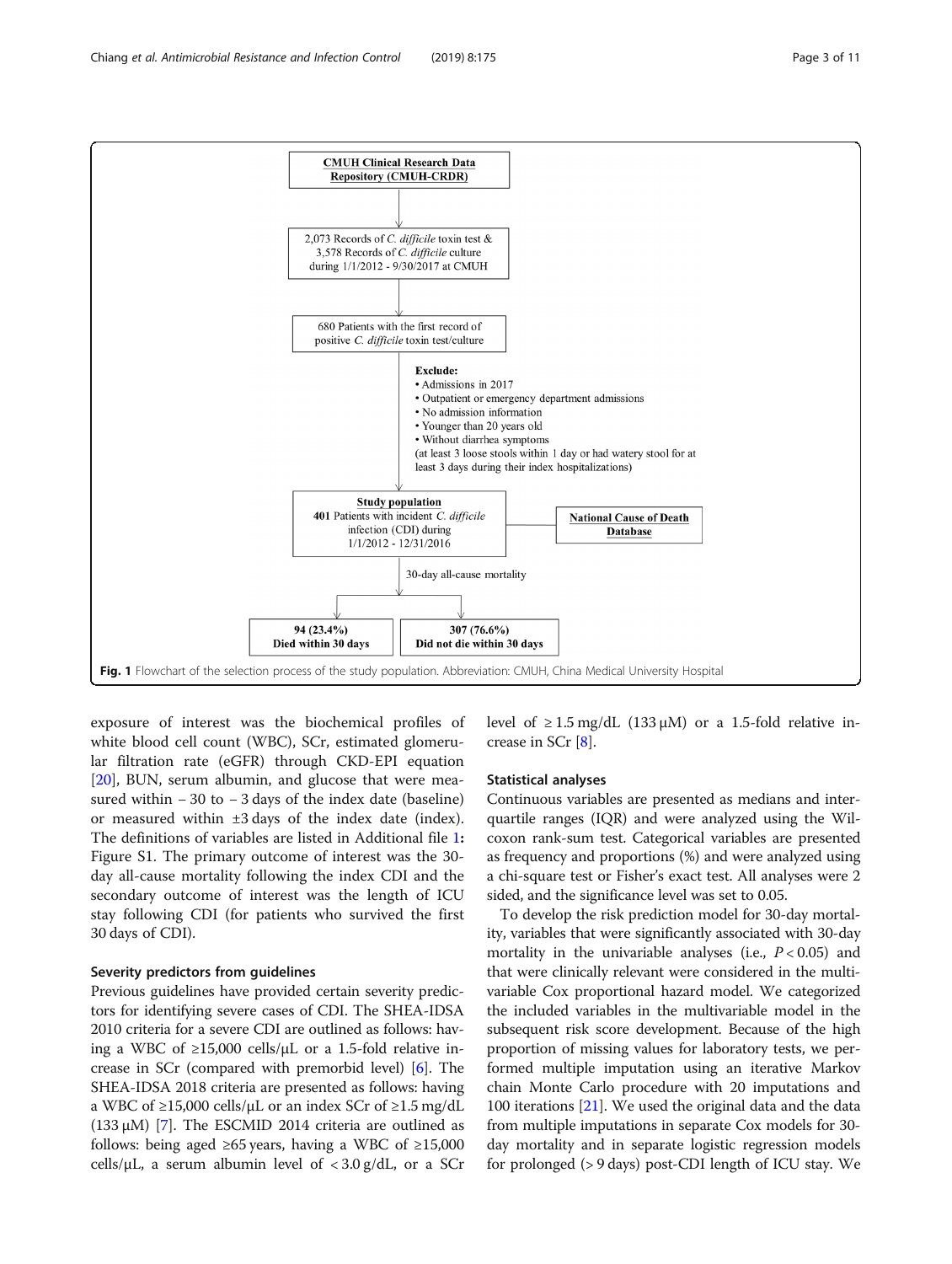compared the performance of our risk prediction model with that of the guidelines by using discrimination measure of Harrell's c statistic for Cox models [[22](#page-9-0)] or conventional c statistic for logistic regression models.

To develop the risk prediction scores, we assigned each independent variable a risk point, which was derived by dividing the beta regression coefficient of each variable by the smallest absolute coefficient and rounding off the quotient to the nearest integer [\[23\]](#page-9-0). A severity score was calculated for each patient by summing up the risk points corresponding to the risk factors. We then divided the study population into 2 groups on the basis of their severity scores (< 29 vs  $\geq$ 29). We compared the performance of our risk prediction scoring system with that of the guidelines by using the reclassification measure of net reclassification index (NRI) [\[24\]](#page-9-0).

Statistical analysis was performed using SAS version 9.4 (SAS Institute Inc., Cary, NC, USA) and R version 3.0.2 (R Foundation for Statistical Computing, Vienna, Austria) software. All analyses were 2 sided, and the significance level was set to 0.05.

# Results

#### Description of patients with C. difficile infections

Of 401 inpatients with CDI, the mean age was 68.2 years, 59.1% were men, and 59.3% had documented fever (Table [1](#page-4-0)). Positive C. difficile toxin test results were detected in 54.1% of the patients and positive culture results were found in the remaining patients. The median hospital stay was 25 days, 52.9% were admitted to the ICU, and 23.4% died within 30 days after the index CDI.

#### Characteristics associated with 30-day mortality

Patient who died within 30 days following their CDI were more likely to be older (mean age: 72.5 vs 66.9 years), have malignancies (eg, leukemia and lymphoma; 53.2% vs 33.9%), have fever (70.2% vs 56.2%), and have higher Acute Physiology and Chronic Health Evaluation (APACHE) II scores among patients admitted to ICUs prior to CDI (median 18 vs 15), compared with those who survived within 30 days (Table [1\)](#page-4-0).

The biochemical profiles significantly differed between patients who died and those who survived, except for the baseline eGFR. Patients who died had higher levels of WBC (median 13,700 vs 11,700 cells/μL), an increased likelihood of having an SCr level 1.5-fold higher than their premorbid level (55.4% vs 27.8%), higher levels of BUN (median 41.0 vs 25.0 mg/dL), an increased likelihood of having a BUN-to-SCr ratio of > 20 (69.4% vs 40.8%), lower levels of albumin (median 2.35 vs 2.60 g/dL), and higher levels of glucose (median 192 vs 158 mg/dL).

#### Risk prediction model for 30-day mortality

To develop the risk prediction model, we included age > 65 years, malignancy history, index WBC in tertiles, 1.5fold rise in SCr, albumin < 2.5 g/dL, BUN-to-SCr ratio > 20, and glucose in tertiles in a Cox model (Fig. [2](#page-5-0)). The results obtained for the original and imputed data were similar. Malignancy (hazard ratio [HR] = 1.95; 95% confidence interval [CI] = 1.28, 2.95), rise in SCr (HR = 2.27, 95% CI = 1.44, 3.95), BUN-to-SCr ratio > 20 (HR = 2.04, 95% CI = 1.28, 3.24), and glucose level  $\ge$  193 mg/dL (reference:  $\langle 142 \text{ mg/dL}, \text{HR} = 2.18, 95\% \text{ CI} = 1.17, 4.05 \rangle$ were significantly associated with 30-day mortality when imputed data were used. The discrimination performance of our model (Harrell's  $c$  statistic = 0.727; 95% CI = 0.672, 0.782) was significantly superior to that of the model using severity indicators stated in the SHEA-IDSA 2010 (c statistic = 0.645; 95% CI = 0.588, 0.702), SHEA-IDSA 2018 (c statistic = 0.591; 95% CI = 0.537, 0.644), and the ESCMID guidelines ( $c$  statistic = 0.650; 95% CI = 0.594, 0.711) (Table [2\)](#page-6-0).

#### Risk prediction scoring system for 30-day mortality

To develop a risk prediction scoring system, we assigned each risk predictor a risk point (Table [3](#page-6-0)). Patients with a risk score of ≥29 were considered to be at a higher risk (10% or higher) of 30-day mortality. Compared with the SHEA-IDSA 2010, SHEA-IDSA 2018, and ESCMID guidelines, our scoring system reclassified 20.7, 32.1, and 47.9% of the CDI patients into the correct risk category, respectively (Additional file [1:](#page-8-0) Table S1).

# Risk prediction model for prolonged length of ICU stay following CDI

Of 307 patients who survived the first 30 days following CDI, the mean length of ICU stay following CDI was 9.8 days (median: 0 days; interquartile range, 0–9 days). We used the 3rd quartile (9 days) as the cut-off for prolonged post-CDI length of ICU stay in the multivariable logistic regression analysis.

We evaluated the performance of our risk prediction model in predicting post-CDI length of ICU stay > 9 days (Table [4\)](#page-7-0). BUN-to-SCr ratio was the only significant and strong predictor for prolonged length of ICU stay following CDI (imputed data: adjusted OR, 4.01; 95% CI, 2.19– 7.33). The discrimination performance of our prediction model was moderate (imputed data: c statistic, 0.737; 95% CI, 0.671–0.804), and was superior to the discrimination performance of SHEA-IDSA 2010 (c statistic, 0.600; 95% CI, 0.527–0.673), SHEA-IDSA 2018 (c statistic, 0.634; 95% CI, 0.564–0.704), and ESCMID ( $c$  statistic, 0.645; 95% CI, 0.573–0.718) (Table [5](#page-7-0)).

# **Discussion**

This is the first epidemiological study to investigate predictors for the severe outcome of CDI in Asia [\[25](#page-9-0)]. Our risk prediction model included age > 65 years, malignancy history, WBC in tertiles, 1.5-fold rise in SCr,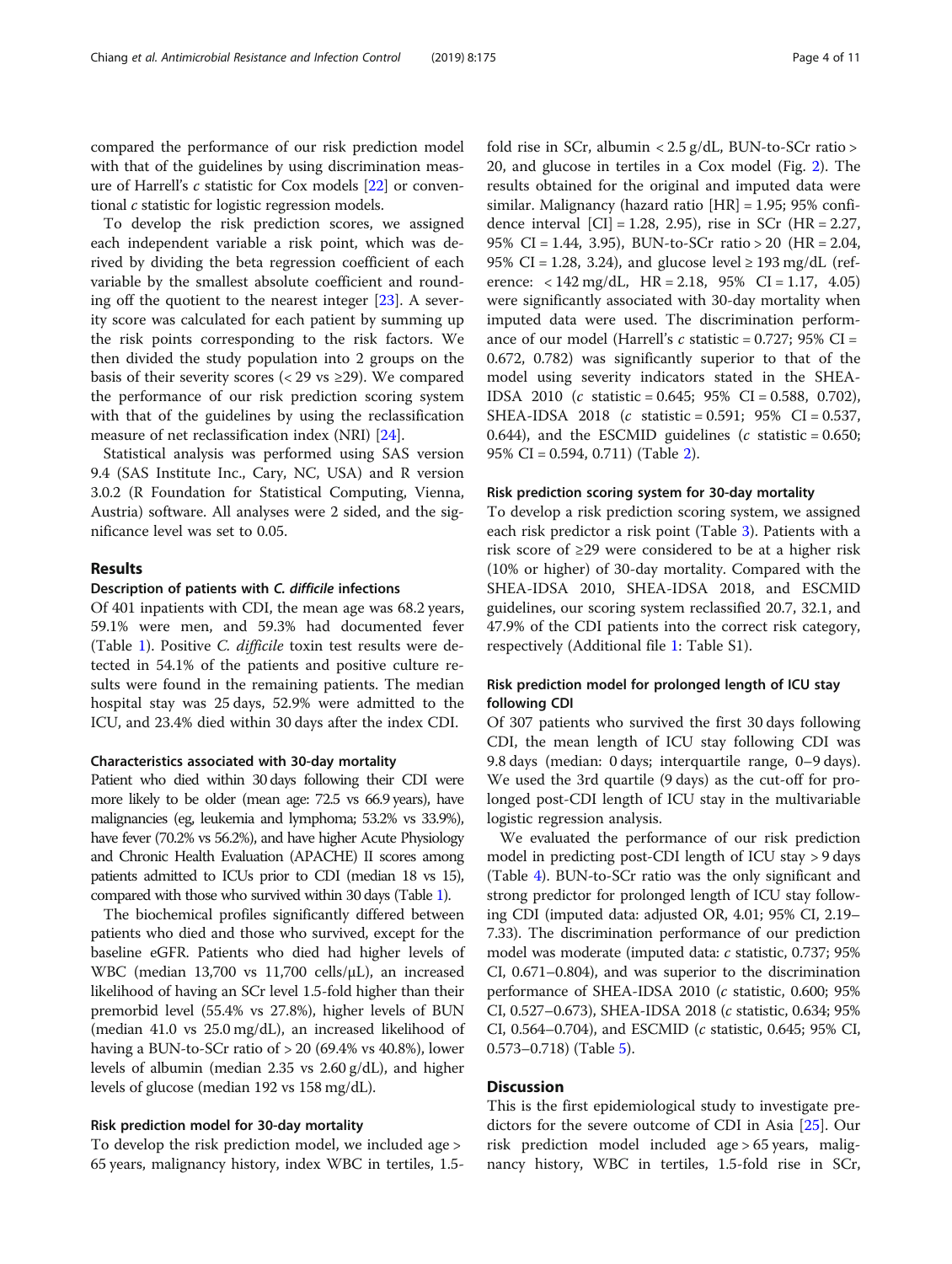<span id="page-4-0"></span>

| Table 1 Baseline demographic and clinical characteristics of adult inpatients with Clostridium difficile infections (CDI) |  |
|---------------------------------------------------------------------------------------------------------------------------|--|
|---------------------------------------------------------------------------------------------------------------------------|--|

| Variables <sup>a</sup>                                  | Total $(N = 401)$ |                | 30-Day Mortality | $p-$           |        |                           |                    |  |
|---------------------------------------------------------|-------------------|----------------|------------------|----------------|--------|---------------------------|--------------------|--|
|                                                         |                   |                | Died $(N = 94)$  |                |        | Did not die ( $N = 307$ ) | value <sup>a</sup> |  |
| Age at index date, years                                |                   |                |                  |                |        |                           |                    |  |
| Mean (standard deviation)                               | 68.2              | 15.8           | 72.5             | 13.2           | 66.9   | 16.4                      | 0.001 <sup>b</sup> |  |
| $\geq 65$ years old                                     | 234               | 58.4%          | 63               | 67.0%          | 171    | 55.7%                     | 0.051              |  |
| Male                                                    | 237               | 59.1%          | 59               | 62.8%          | 178    | 58.0%                     | 0.409              |  |
| Comorbidity within 1 year prior <sup>c</sup>            |                   |                |                  |                |        |                           |                    |  |
| Diabetes mellitus                                       | 201               | 50.1%          | 50               | 53.2%          | 151    | 49.2%                     | 0.497              |  |
| Renal disease                                           | 158               | 39.4%          | 35               | 37.2%          | 123    | 40.1%                     | 0.623              |  |
| Inflammatory bowel disease                              | 6                 | 1.5%           | 1                | 1.1%           | 5      | 1.6%                      | $0.372^{b}$        |  |
| Malignancy                                              | 154               | 38.4%          | 50               | 53.2%          | 104    | 33.9%                     | 0.001              |  |
| Hospital admission within 90 days prior                 | 182               | 45.4%          | 49               | 52.1%          | 133    | 43.3%                     | 0.134              |  |
| Antibiotic use within 30 days prior                     |                   |                |                  |                |        |                           |                    |  |
| Cephalosporins                                          | 170               | 42.4%          | 39               | 41.5%          | 131    | 42.7%                     | 0.839              |  |
| Fluoroquinolones                                        | 81                | 20.2%          | 20               | 21.3%          | 61     | 19.9%                     | 0.766              |  |
| Carbapenems                                             | 100               | 24.9%          | 25               | 26.6%          | 75     | 24.4%                     | 0.671              |  |
| Anti-peptic ulcer agents <sup>d</sup>                   | 296               | 73.8%          | 68               | 72.3%          | 228    | 74.3%                     | 0.710              |  |
| APACHE II score prior to CDI <sup>e</sup>               | 15.0              | (10.0, 20.0)   | 18.0             | (11.0, 21.0)   | 15.0   | (10.0, 20.0)              | 0.036              |  |
| Fever (≥38 °C) at index CDI                             | 223               | 59.3%          | 59               | 70.2%          | 164    | 56.2%                     | 0.021              |  |
| Anti-diarrhea medications <sup>f</sup>                  | 225               | 56.1%          | 51               | 54.3%          | 174    | 56.7%                     | 0.679              |  |
| Stool routine                                           |                   |                |                  |                |        |                           |                    |  |
| Presence of mucus                                       | 52                | 15.6%          | 10 <sup>°</sup>  | 14.1%          | 42     | 16.0%                     | 0.689              |  |
| Positive for red blood cell                             | 121               | 36.3%          | 26               | 36.6%          | 95     | 36.3%                     | 0.955              |  |
| Positive for WBC                                        | 115               | 34.5%          | 24               | 33.8%          | 91     | 34.7%                     | 0.884              |  |
| C. difficile toxin or culture                           |                   |                |                  |                |        |                           |                    |  |
| Toxin test <sup>g</sup>                                 | 217               | 54.1%          | 49               | 52.1%          | 168    | 54.7%                     | 0.659              |  |
| Culture only                                            | 184               | 45.9%          | 45               | 47.9%          | 139    | 45.3%                     |                    |  |
| Biochemical profiles at index CDI <sup>h</sup>          |                   |                |                  |                |        |                           |                    |  |
| White blood cell count (WBC), cells/mm <sup>3</sup>     | 12,000            | (8300, 17,100) | 13,700           | (8600, 20,900) | 11,700 | (8100, 16,400)            | 0.014              |  |
| First tertile: < 9440                                   | 129               | 33.0%          | 27               | 28.7%          | 102    | 34.3%                     | 0.017              |  |
| Second tertile: $9440$ to < 14,600                      | 126               | 32.2%          | 23               | 24.5%          | 103    | 34.7%                     |                    |  |
| Third tertile: $\geq$ 14,600                            | 136               | 34.8%          | 44               | 46.8%          | 92     | 31.0%                     |                    |  |
| WBC > 15,000                                            | 126               | 32.2%          | 41               | 43.6%          | 85     | 28.6%                     | 0.007              |  |
| Serum creatinine (SCr), mg/dL                           |                   |                |                  |                |        |                           |                    |  |
| Premorbid SCr <sup>i</sup>                              | 1.01              | (0.67, 2.05)   | 0.97             | (0.60, 1.56)   | 1.03   | (0.69, 2.30)              | 0.392              |  |
| Index SCr                                               | 1.41              | (0.81, 3.74)   | 1.64             | (0.90, 3.66)   | 1.34   | (0.76, 3.82)              | 0.224              |  |
| Rise in SCr level                                       |                   |                |                  |                |        |                           |                    |  |
| $\geq$ 1.5-fold                                         | 113               | 34.9%          | 46               | 55.4%          | 67     | 27.8%                     | < 0.001            |  |
| $\geq 1.5045$ mg/dL                                     | 56                | 17.3%          | 19               | 22.9%          | 37     | 15.4%                     | 0.1172             |  |
| $\geq$ 1.5-fold or $\geq$ 1.5045 mg/dL                  | 123               | 38.0%          | 48               | 57.8%          | 75     | 31.1%                     | < 0.001            |  |
| eGFR (CKD-EPI) <sup>j</sup> , ml/min/1.73m <sup>2</sup> | 51.4              | (17.3, 91.0)   | 47.3             | (16.7, 88.3)   | 52.5   | (17.6, 92.5)              | 0.623              |  |
| BUN, mg/dL                                              | 29.0              | (14.0, 60.0)   | 41.0             | (21.0, 85.0)   | 25.0   | (13.0, 52.5)              | < 0.001            |  |
| First tertile: < 17                                     | 110               | 30.8%          | 14               | 16.5%          | 96     | 35.3%                     | 0.004              |  |
| Second tertile: 17 to $<$ 44                            | 121               | 33.9%          | 33               | 38.8%          | 88     | 32.4%                     |                    |  |
| Third tertile: ≥44                                      | 126               | 35.3%          | 38               | 44.7%          | 88     | 32.4%                     |                    |  |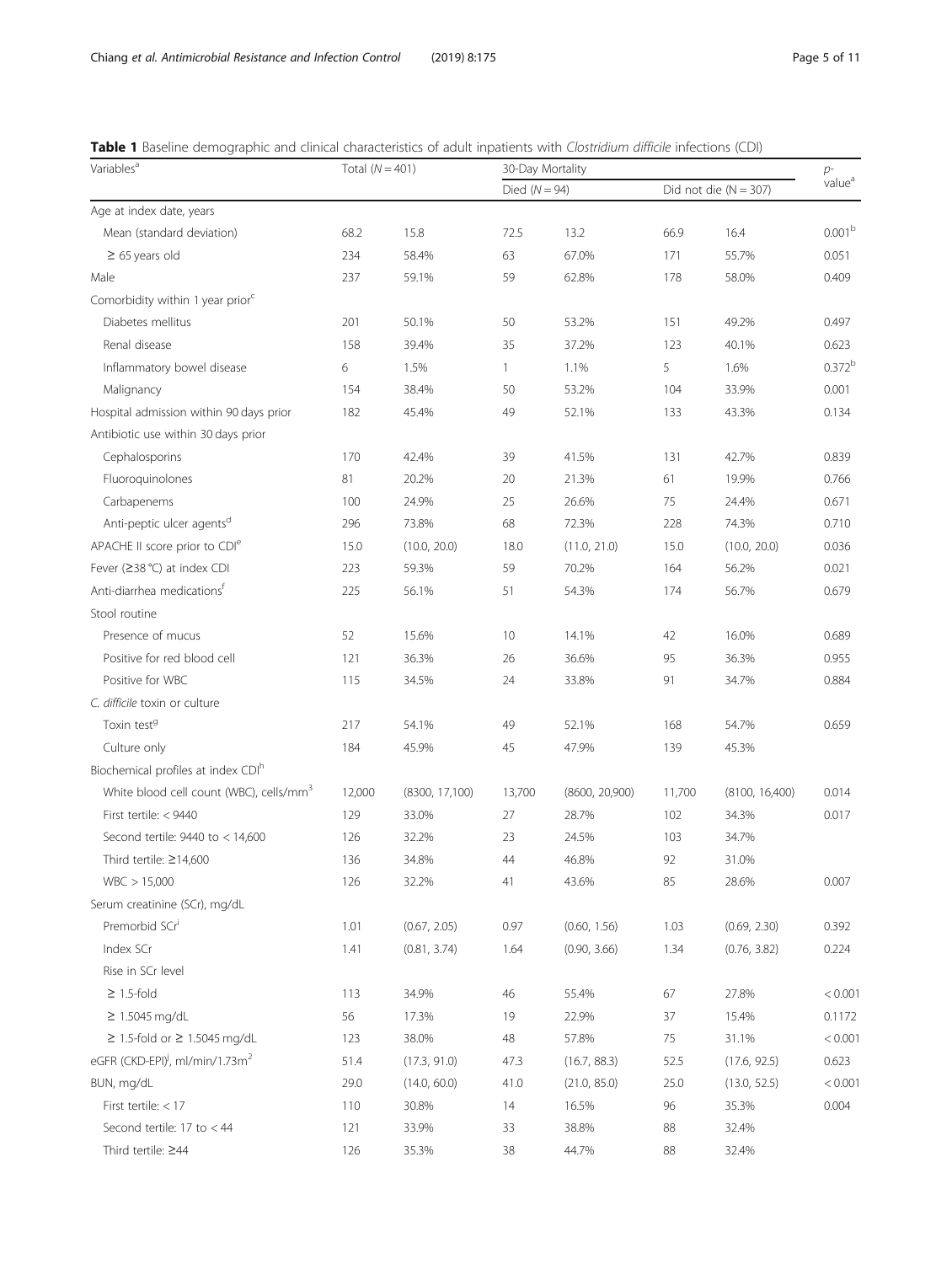| Variables <sup>a</sup>           | Total $(N = 401)$ |              |                 | 30-Day Mortality |      |                           |         |  |  |  |
|----------------------------------|-------------------|--------------|-----------------|------------------|------|---------------------------|---------|--|--|--|
|                                  |                   |              | Died $(N = 94)$ |                  |      | Did not die ( $N = 307$ ) |         |  |  |  |
| BUN > 26                         | 188               | 52.7%        | 55              | 64.7%            | 133  | 48.9%                     | 0.011   |  |  |  |
| BUN-to-SCr ratio                 | 18.8              | (12.2, 30.1) | 26.1            | (17.6, 36.8)     | 16.8 | (11.1, 27.3)              | < 0.001 |  |  |  |
| Index $BUN-to-SCr > 20$          | 170               | 47.6%        | 59              | 69.4%            | 111  | 40.8%                     | < 0.001 |  |  |  |
| Albumin, g/dL                    | 2.50              | (2.20, 2.90) | 2.35            | (2.00, 2.80)     | 2.60 | (2.20, 3.00)              | 0.003   |  |  |  |
| Albumin $< 2.5$                  | 89                | 44.3%        | 33              | 56.9%            | 56   | 39.2%                     | 0.022   |  |  |  |
| Albumin $<$ 3                    | 155               | 77.1%        | 50              | 86.2%            | 105  | 73.4%                     | 0.051   |  |  |  |
| Serum glucose, mg/dL             | 162               | (129, 222)   | 192             | (151, 232)       | 158  | (127, 208)                | 0.002   |  |  |  |
| First tertile: $<$ 142           | 107               | 32.7%        | 13              | 16.9%            | 94   | 37.6%                     | 0.001   |  |  |  |
| Second tertile: $142$ to $<$ 193 | 108               | 33.0%        | 26              | 33.8%            | 82   | 32.8%                     |         |  |  |  |
| Third tertile: $\geq$ 193        | 112               | 34.3%        | 38              | 49.4%            | 74   | 29.6%                     |         |  |  |  |

<span id="page-5-0"></span>Table 1 Baseline demographic and clinical characteristics of adult inpatients with Clostridium difficile infections (CDI) (Continued)

Abbreviations: APACHE Acute Physiology and Chronic Health Evaluation, BUN blood urea nitrogen level, CDI C. difficile infections, CI confidence interval, eGFR estimated Glomerular filtration rate, HR hazard ratio, IQR interquartile range, SCr serum creatinine, WBC white blood cell count

<sup>a</sup>Continuous variables were presented as median and IQRs and analyzed using Wilcoxon rank-sum test, if not otherwise indicated. Categorical variables were presented as frequency and proportion (%) and analyzed using chi-square test, if not otherwise indicated. P-values that were < 0.05 are shown in bold. <sup>b</sup>Mean age and the proportion of inflammatory bowel disease were analyzed using two-sample t-test and Fisher's exact test, respectively.

<sup>c</sup>Diabetes mellitus was defined according to the patients' ICD-9-CM diagnosis codes and the use of glucose-lowering agents. Renal disease, inflammatory bowel disease, and malignancy were defined using the ICD-9-CM diagnosis codes.

<sup>d</sup>Use of anti-peptic ulcer agents of proton-pump inhibitors and histamine-2 receptor antagonists within 0 to 14 days of the index CDI.

 $^{\circ}$ APACHE II score was only available for patients admitted to intensive care units (N = 211).

Use of anti-diarrhea medications or probiotics within 0 to 14 days of the index CDI.

q<br><sup>g</sup>Included 158 patients (39.4%) with positive toxin genes test and 59 patients (14.7%) with positive C. difficile toxin enzyme immunoassay test.

h<br>We obtained the maximum WBC, maximum index SCr, closest BUN, minimum albumin, and closest glucose values that were measured within −3 to + 3 days of the index CDI.

iFor premorbid SCr, we obtained the minimum SCr that were measured within − 30 to −4 days of the index CDI.<br>JaGER was estimated by CKD-EPL equation (Lovey 2009).

<sup>j</sup>eGFR was estimated by CKD-EPI equation (Levey 2009).

|                                        |                 |                     |                      |              | Cox model - Original $(N = 140)$ |       | Cox model - Imputed $(N = 401)$ |              |                     |         |  |
|----------------------------------------|-----------------|---------------------|----------------------|--------------|----------------------------------|-------|---------------------------------|--------------|---------------------|---------|--|
| <b>Variables</b>                       | <b>Crude HR</b> | $(95\% \text{ CI})$ | Adjusted HR (95% CI) |              |                                  |       | p-value Adjusted HR (95% CI)    |              |                     | p-value |  |
| Age $> 65$ years old                   | 1.51            | (0.98, 2.32)        | 1.82                 | (0.94, 3.52) |                                  | 0.076 | 1.52                            | (0.97, 2.38) |                     | 0.068   |  |
| Malignancy                             | 1.93            | (1.29, 2.90)        | 1.94                 | (1.04, 3.65) |                                  | 0.039 | 1.95                            | (1.28, 2.95) |                     | 0.002   |  |
| WBC in tertiles, cells/mm <sup>3</sup> |                 |                     |                      |              |                                  |       |                                 |              |                     |         |  |
| 1st tertile: $<$ 9440                  | 1.00            | (Ref)               | 1.00                 | (Ref)        |                                  |       | 1.00                            | (Ref)        |                     |         |  |
| 2nd tertile: $9440$ to < 14600         | 0.86            | (0.49, 1.50)        | 1.24                 | (0.42, 3.64) |                                  | 0.691 | 0.79                            | (0.44, 1.42) |                     | 0.440   |  |
| 3rd tertile: $\geq$ 14600              | 1.66            | (1.03, 2.68)        | 1.71                 | (0.60, 4.87) |                                  | 0.312 | 1.10                            | (0.64, 1.88) |                     | 0.734   |  |
| Rise in $SCr \ge 1.5$ -fold            | 2.79            | (1.81, 4.30)        | 2.76                 | (1.36, 5.60) |                                  | 0.005 | 2.27                            | (1.44, 3.59) |                     | $0.001$ |  |
| Albumin $< 2.5$ g/dL                   | 1.92            | (1.14, 3.23)        | 2.46                 | (1.22, 4.95) |                                  | 0.012 | 1.53                            | (0.95, 2.45) |                     | 0.080   |  |
| $BUN-to-SCr$ ratio $> 20$              | 2.79            | (1.76, 4.42)        | 2.02                 | (0.99, 4.12) |                                  | 0.053 | 2.04                            | (1.28, 3.24) |                     | 0.003   |  |
| Glucose in tertiles, mg/dL             |                 |                     |                      |              |                                  |       |                                 |              |                     |         |  |
| 1st tertile: $<$ 142                   | 1.00            | (Ref)               | 1.00                 | (Ref)        |                                  |       | 1.00                            | (Ref)        |                     |         |  |
| 2nd tertile: $142$ to $\leq 193$       | 2.14            | (1.10, 4.17)        | 2.10                 | (0.87, 5.06) |                                  | 0.100 | 1.65                            | (0.83, 3.27) |                     | 0.152   |  |
| 3rd tertile: $\geq$ 193                | 3.15            | (1.68, 5.92)        | 2.07                 | (0.87, 4.94) |                                  | 0.102 | 2.18                            | (1.17, 4.05) |                     | 0.014   |  |
|                                        |                 |                     |                      |              | 0 <sub>1</sub><br>3<br>6         |       |                                 |              | 3<br>0              | 6       |  |
| Harrell's C statistic                  |                 |                     |                      |              | 0.768(0.685, 0.850)              |       |                                 |              | 0.727(0.672, 0.782) |         |  |

Fig. 2 Risk prediction model for 30-day mortality among adult inpatients with C. difficile infections. We included variables in a Cox proportional hazard model and evaluated the discrimination performance using Harrell's c statistic. Abbreviations: BUN, blood urea nitrogen; CI, confidence interval; HR, hazard ratio; Ref, reference; SCr, serum creatinine; WBC, white blood cell count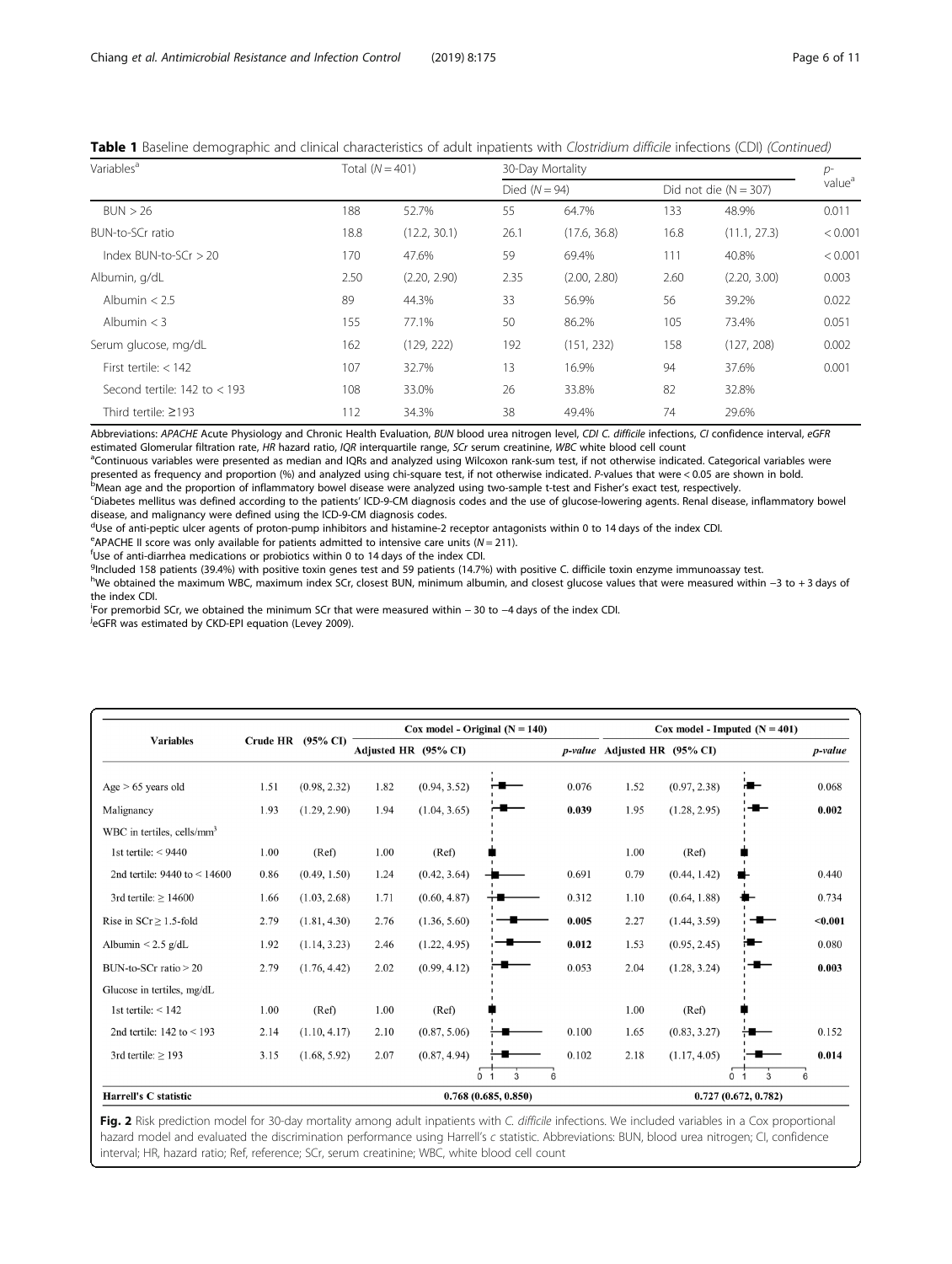<span id="page-6-0"></span>

| Table 2 Discrimination performance of published quidelines for 30-day mortality among adult inpatients with C. difficile infections <sup>a</sup> |  |  |  |  |
|--------------------------------------------------------------------------------------------------------------------------------------------------|--|--|--|--|
|--------------------------------------------------------------------------------------------------------------------------------------------------|--|--|--|--|

| Variables                                                 | SHEA-IDSA (2010) <sup>b</sup> |                      | SHEA-IDSA (2018) <sup>b</sup>       |                     |                        |                      | ESCMID $(2014)^c$                                 |                     |                      |                        |                            |                     |  |
|-----------------------------------------------------------|-------------------------------|----------------------|-------------------------------------|---------------------|------------------------|----------------------|---------------------------------------------------|---------------------|----------------------|------------------------|----------------------------|---------------------|--|
|                                                           |                               | Original $(N = 322)$ |                                     | Imputed $(N = 401)$ |                        | Original $(N = 374)$ |                                                   | Imputed $(N = 401)$ |                      | Original ( $N = 165$ ) |                            | Imputed $(N = 401)$ |  |
|                                                           | aHR (95% CI)                  | $D^-$<br>value       | aHR (95% CI)                        | $D^-$<br>value      | aHR (95% CI)           | $D^-$<br>value       | aHR (95% CI)                                      | $D^-$<br>value      | aHR (95% CI)         | $D^-$<br>value         | aHR (95% CI)               | $D^-$<br>value      |  |
| Age $> 65$ years old                                      | $\overline{\phantom{a}}$      |                      |                                     |                     |                        |                      |                                                   |                     | 1.44 (0.84, 2.47)    | 0.185                  | 1.41(0.91, 2.17)           | 0.124               |  |
| $WBC > 15,000$ cells/<br>mm <sup>3</sup>                  | 1.44(0.92, 2.24)              | 0.110                | 1.43 (0.92, 2.24)                   | 0.113               |                        |                      | 1.72 (1.13, 2.61) 0.012 1.69 (1.11, 2.56)         | 0.013               | 1.91(1.12, 3.27)     | 0.018                  | 1.51 (1.00, 2.29)          | 0.053               |  |
| Rise in SCr $\geq$ 1.5-fold                               | 2.55 (1.64, 3.98)             | $\lt$<br>0.0001      | 2.58 (1.65, 4.03)                   | $\,<\,$<br>0.0001   |                        |                      |                                                   |                     |                      |                        |                            |                     |  |
| SCr ≥1.5045 mg/dL                                         | $\overline{\phantom{m}}$      |                      |                                     |                     |                        |                      | 1.27 (0.84, 1.93) 0.265 1.35 (0.89, 2.04) 0.157 - |                     |                      |                        |                            |                     |  |
| Rise in SCr $\geq$ 1.5-fold $-$<br>or $\geq$ 1.5045 mg/dL |                               |                      |                                     |                     |                        |                      |                                                   |                     | 1.40 (0.77, 2.54)    | 0.268                  | 2.23(1.37, 3.61)           | 0.001               |  |
| Albumin $<$ 3 g/dL                                        | $\overline{\phantom{0}}$      |                      |                                     |                     |                        |                      |                                                   |                     | 1.93 (0.91, 4.08)    | 0.085                  | 1.60 (0.83, 3.10) 0.159    |                     |  |
| c statistic (95% CI)                                      | $0.644$ $(0.587, 0.701)$      |                      | $0.645$ (0.588, 0.702) <sup>d</sup> |                     | $0.587$ (0.533, 0.641) |                      | $0.591$ (0.537, 0.644) <sup>d</sup>               |                     | 0.640 (0.571, 0.709) |                        | $0.650$ $(0.594, 0.706)^d$ |                     |  |

Abbreviations: aHR adjusted hazard ratio, CDI C. difficile infections, CI confidence interval, SCr serum creatinine, WBC white blood cell count

<sup>a</sup>We included the variables in separate Cox proportional hazard models and evaluated the discrimination performance of these models using Harrell's c statistic <sup>b</sup>The Society of Hospital Epidemiology of America (SHEA) and the Infectious Disease Society of America (IDSA) jointly published the clinical practice guidelines for CDI in 2010 and updated in 2018 (Cohen 2010; McDonald 2018).

c The European Society of Clinical Microbiology and Infectious Diseases (ESCMID) published the treatment guideline for CDI in 2014 (Debast 2014).

<sup>d</sup>The discrimination performance of these models was significantly lower than that of our prediction model (Harrell's c statistic = 0.727; 95% CI = 0.672, 0.782).

albumin <  $2.5$  g/dL, BUN-to-SCr ratio > 20, and serum glucose in tertiles, where BUN-to-SCr ratio and glucose have not been indicated in prior studies. Our risk prediction model and risk prediction scoring system performed superior to current guidelines in predicting 30-day mortality and prolonged length of ICU stay following CDI.

Published guidelines in the US (SHEA-IDSA 2010 and 2018) [[6,](#page-9-0) [7](#page-9-0)] and Europe (ECSMID 2014) [[8\]](#page-9-0) and recently developed severity indices, such as the Zar [[26](#page-9-0)], Bauer [[19](#page-9-0)], ATLAS [[15](#page-9-0)], Velazquez-Gomez [[14](#page-9-0)], or Gomez-Simmonds [[27\]](#page-9-0) scoring systems, have attempted to establish valid criteria for predicting the severity of CDI. Nonetheless, guidelines are based on expert opinions or systematic reviews and the definitions of severe CDI and its treatment outcomes evaluated in other studies have varied. For example, Zar et al. assessed both cure rate and relapse [[26](#page-9-0)]; Bauer et al. evaluated treatment failure and recurrence [\[19\]](#page-9-0); and ATLAS evaluated cure rate, and its findings were validated in another cohort for mortality and colectomy [[15](#page-9-0), [28](#page-9-0)]. Increased levels of WBC ( $\geq$ 15,000 or 30,000 cells/ $\mu$ L) and rise in SCr (1.5-fold high than the premorbid level or absolute value of 1.5 mg/dL), which indicate immune reaction and renal function, are the most common markers between the aforementioned severity criteria [\[6](#page-9-0), [7](#page-9-0), [15,](#page-9-0) [19](#page-9-0)]. Hypoalbuminemia  $\left( < 2.5 \text{ or } < 3 \text{ mg/dL} \right)$ , a malnutrition

Table 3 Risk prediction model for 30-day mortality among adult inpatients with C. difficile infections and the risk points

| Variables                              | Regression coefficients (Bs) | Risk point <sup>a</sup> |
|----------------------------------------|------------------------------|-------------------------|
| Age $> 65$ years old                   | 0.4179                       | 4                       |
| Malignancy                             | 0.6656                       | 7                       |
| WBC in tertiles, cells/mm <sup>3</sup> |                              |                         |
| First tertile: < 9440                  | Reference                    | $\mathbf{0}$            |
| Second tertile: 9440 to < 14,600       | $-0.2299$                    | $-2$                    |
| Third tertile: $\geq$ 14,600           | 0.0930                       |                         |
| Rise in SCr ≥1.5-fold                  | 0.8212                       | 9                       |
| Albumin $< 2.5$ g/dL                   | 0.4226                       | 5                       |
| Glucose in tertiles, mg/dL             |                              |                         |
| First tertile: $<$ 142                 | Reference                    | $\mathbf{0}$            |
| Second tertile: $142$ to $<$ 193       | 0.4993                       | 5                       |
| Third tertile: $\geq$ 193              | 0.7784                       | 8                       |
| $BUN-to-SCr$ ratio $> 20$              | 0.7119                       | 8                       |

Abbreviations: BUN blood urea nitrogen, SCr serum creatinine, WBC white blood cell count

<sup>a</sup>We assigned each variable a risk point by dividing the corresponding regression coefficient by the absolute smallest coefficient (i.e., 0.0930) and rounding it to the nearest integer.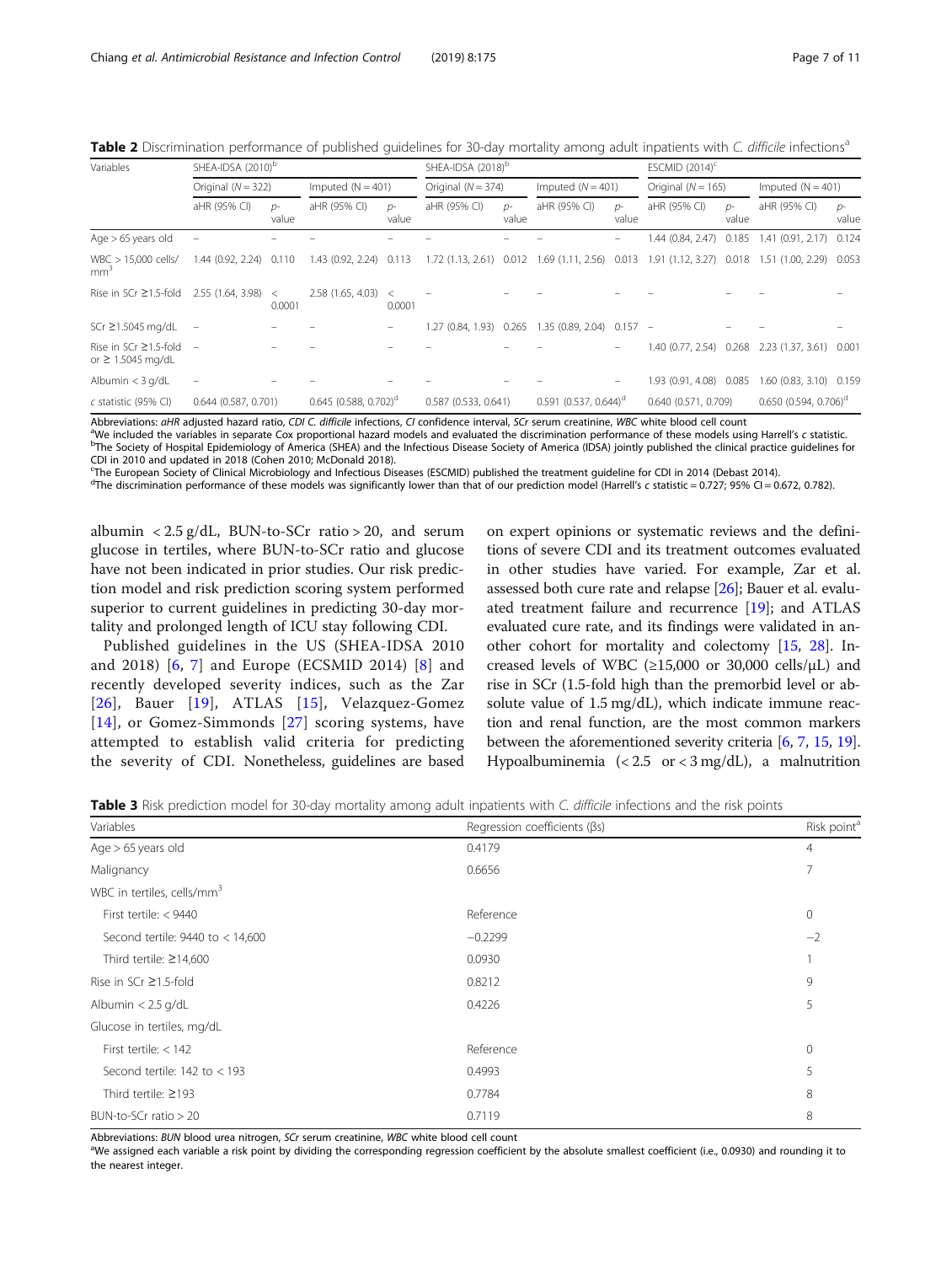| Variables                                         | Crude OR<br>(95% CI)          | $P-$<br>value | Logistic regression model - Original<br>$P-$<br>$(N = 99)$<br>value |  | Logistic regression model - Imputed<br>$(N = 307)$ | $P-$<br>value  |
|---------------------------------------------------|-------------------------------|---------------|---------------------------------------------------------------------|--|----------------------------------------------------|----------------|
|                                                   |                               |               | Adjusted OR (95% CI)                                                |  | Adjusted OR (95% CI)                               |                |
| Age $> 65$ years old                              | 1.51 (0.88, 2.57) 0.133       |               | 1.37 (0.56, 3.36)                                                   |  | $0.492$ 1.28 $(0.72, 2.30)$                        | 0.400          |
| Malignancy                                        | $0.57$ $(0.32, 1.03)$ $0.061$ |               | $0.60$ $(0.23, 1.60)$                                               |  | $0.310$ $0.54$ $(0.29, 1.03)$                      | 0.061          |
| WBC in tertiles, cells/mm <sup>3</sup>            |                               |               |                                                                     |  |                                                    |                |
| 1st tertile: $< 9440$                             | 1.00 (Ref)                    |               | 1.00 (Ref)                                                          |  | 1.00 (Ref)                                         |                |
| 2nd tertile: $9440$ to $<$<br>14,600              | 1.33 (0.68, 2.61) 0.412       |               | 1.17(0.37, 3.74)                                                    |  | $0.786$ 1.19 (0.57, 2.52)                          | 0.640          |
| 3rd tertile: $\geq$ 14,600                        | 2.33 (1.21, 4.50) 0.012       |               | $1.21$ (0.36, 4.01)                                                 |  | 0.756 1.76 (0.84, 3.69)                            | 0.132          |
| Rise in $SCr \geq 1.5$ -fold                      | 1.48 (0.79, 2.76) 0.217       |               | 2.40 (0.92, 6.26)                                                   |  | $0.073$ 1.34 (0.69, 2.59)                          | 0.393          |
| Albumin $< 2.5$ g/dL                              | 2.22 (1.08, 4.54) 0.030       |               | 1.89 (0.72, 4.95)                                                   |  | 0.195 1.36 (0.66, 2.82)                            | 0.400          |
| BUN-to-SCr ratio $> 20$                           | 4.74(2.66, 8.46) <            | 0.001         | 3.81 (1.51, 9.58)                                                   |  | $0.005$ 4.01 (2.19, 7.33)                          | $\lt$<br>0.001 |
| Glucose tertiles, mg/dL                           |                               |               |                                                                     |  |                                                    |                |
| 1st tertile: $<$ 142                              | 1.00 (Ref)                    |               | 1.00 (Ref)                                                          |  | 1.00 (Ref)                                         |                |
| 2nd tertile: 142 to < 193 1.61 (0.83, 3.12) 0.161 |                               |               | 1.41 (0.46, 4.33)                                                   |  | $0.545$ 1.28 (0.72, 2.30)                          | 0.480          |
| 3rd tertile: $\geq$ 193                           | 1.57 (0.79, 3.11) 0.194       |               | $0.87$ (0.28, 2.72)                                                 |  | 0.812 0.54 (0.29, 1.03)                            | 0.618          |
| $C$ statistic (95% CI)                            |                               |               | 0.741(0.639, 0.844)                                                 |  | 0.737(0.671, 0.804)                                |                |

<span id="page-7-0"></span>Table 4 Risk prediction model for prolonged (> 9 days) length of ICU stay following C. difficile infections (CDI) among adult inpatients with CDI who survived the first 30 days following CDI ( $N = 307$ )<sup>a</sup>

Abbreviations: BUN blood urea nitrogen, CI confidence interval, OR odds ratio, Ref reference, SCr serum creatinine, WBC white blood cell count aWe included variables in a logistic regression model and evaluated the discrimination performance using conventional c statistic.

marker, is another commonly marker for severe CDI [[8](#page-9-0), [14](#page-9-0), [26,](#page-9-0) [27](#page-9-0)].

Other predictors of poor CDI outcomes that have been reported included: older age [\[26](#page-9-0)], systemic antibiotic use, underlying illnesses, altered mental status [\[14](#page-9-0)], physical findings (eg, fever, hypotension [\[14\]](#page-9-0), tachycardia [[14\]](#page-9-0), abdominal pain or distention, and septic shock [[27\]](#page-9-0)), pseudomembranous colitis [\[14](#page-9-0), [26,](#page-9-0) [27\]](#page-9-0), ICU admission [[14](#page-9-0), [26\]](#page-9-0), toxic megacolon, and colectomy [\[27](#page-9-0)]. However, ICU admission and CDI-related complications should not be used as prognostic predictors because these events are outcomes of severe CDI.

Our severity predictive model had significantly higher discrimination power than did the existing guidelines in

**Table 5** Discrimination performance of published quidelines for prolonged (> 9 days) length of ICU stay following C. difficile infections (CDI) among adult inpatients with CDI who survived the first 30 days following CDI (N =  $307^{\circ}$ 

| Variables                                             |                        | SHEA-IDSA (2010) <sup>b</sup><br>SHEA-IDSA (2018) <sup>b</sup> |                                    |                          |                         |                      |                                           | ESCMID $(2014)^c$   |                          |                        |                                     |                     |  |
|-------------------------------------------------------|------------------------|----------------------------------------------------------------|------------------------------------|--------------------------|-------------------------|----------------------|-------------------------------------------|---------------------|--------------------------|------------------------|-------------------------------------|---------------------|--|
|                                                       |                        | Original $(N = 239)$                                           |                                    | Imputed $(N = 307)$      |                         | Original $(N = 283)$ |                                           | Imputed $(N = 307)$ |                          | Original ( $N = 143$ ) |                                     | Imputed $(N = 307)$ |  |
|                                                       | aOR (95% CI)           | $D^-$<br>value                                                 | aOR (95% CI)                       | $D^-$<br>value           | aOR (95% CI)            | $D^-$<br>value       | aOR (95% CI)                              | $D^-$<br>value      | aOR (95% CI)             | D-<br>value            | aOR (95% CI)                        | $D^-$<br>value      |  |
| Age $> 65$ years old                                  |                        |                                                                |                                    |                          |                         |                      |                                           |                     | 1.25 (0.60, 2.60)        | 0.549                  | 1.45 (0.84, 2.51)                   | 0.182               |  |
| $WBC > 15,000$ cells/<br>mm <sup>3</sup>              | 1.96 (1.06, 3.64)      | 0.033                                                          | 2.19 (1.25, 3.83)                  | 0.006                    |                         |                      | 2.26 (1.28, 3.99) 0.005 2.10 (1.20, 3.67) | 0.009               | 1.80 (0.84, 3.85)        | 0.129                  | 2.11 (1.20, 3.70)                   | 0.010               |  |
| Rise in SCr $\geq$ 1.5-fold                           | 1.31 (0.69, 2.49)      | 0.403                                                          | $1.30(0.70, 2.40)$ 0.411 -         |                          |                         |                      |                                           |                     |                          |                        |                                     |                     |  |
| SCr ≥1.5045 mg/dL                                     |                        |                                                                |                                    |                          | 1.91 (1.10, 3.31) 0.022 |                      | $1.84$ (1.07, 3.16) 0.026 -               |                     |                          |                        |                                     |                     |  |
| Rise in SCr $\geq$ 1.5-fold<br>or $\geq$ 1.5045 mg/dL |                        |                                                                |                                    |                          |                         |                      |                                           |                     | 2.38 (1.08, 5.23)        | 0.031                  | 1.74 (0.98, 3.09)                   | 0.057               |  |
| Albumin $<$ 3 g/dL                                    |                        |                                                                |                                    |                          |                         |                      |                                           |                     | 1.74 (0.72, 4.17) 0.219  |                        | 1.29 (0.58, 2.85)                   | 0.529               |  |
| C statistic (95% CI)                                  | $0.591$ (0.513, 0.670) |                                                                | $0.600(0.527, 0.673)$ <sup>d</sup> | $0.643$ $(0.572, 0.714)$ |                         |                      | $0.634$ (0.564, 0.704) <sup>d</sup>       |                     | $0.657$ $(0.561, 0.754)$ |                        | $0.645$ (0.573, 0.718) <sup>d</sup> |                     |  |

Abbreviations: aHR adjusted hazard ratio, CDI C. difficile infections, CI confidence interval, SCr serum creatinine, WBC white blood cell count<br><sup>a</sup>We included the variables in separate logistic regression models and evalua <sup>a</sup>We included the variables in separate logistic regression models and evaluated the discrimination performance of these models using conventional *c* statistic.<br><sup>b</sup>The Society of Hospital Epidemiology of America (SHEA) a CDI in 2010 and updated in 2018 (Cohen 2010; McDonald 2018).

c The European Society of Clinical Microbiology and Infectious Diseases (ESCMID) published the treatment guideline for CDI in 2014 (Debast 2014).

<sup>d</sup>The discrimination performance of these models was significantly lower than that of our prediction model (c statistic = 0.737; 95% CI = 0.671, 0.804).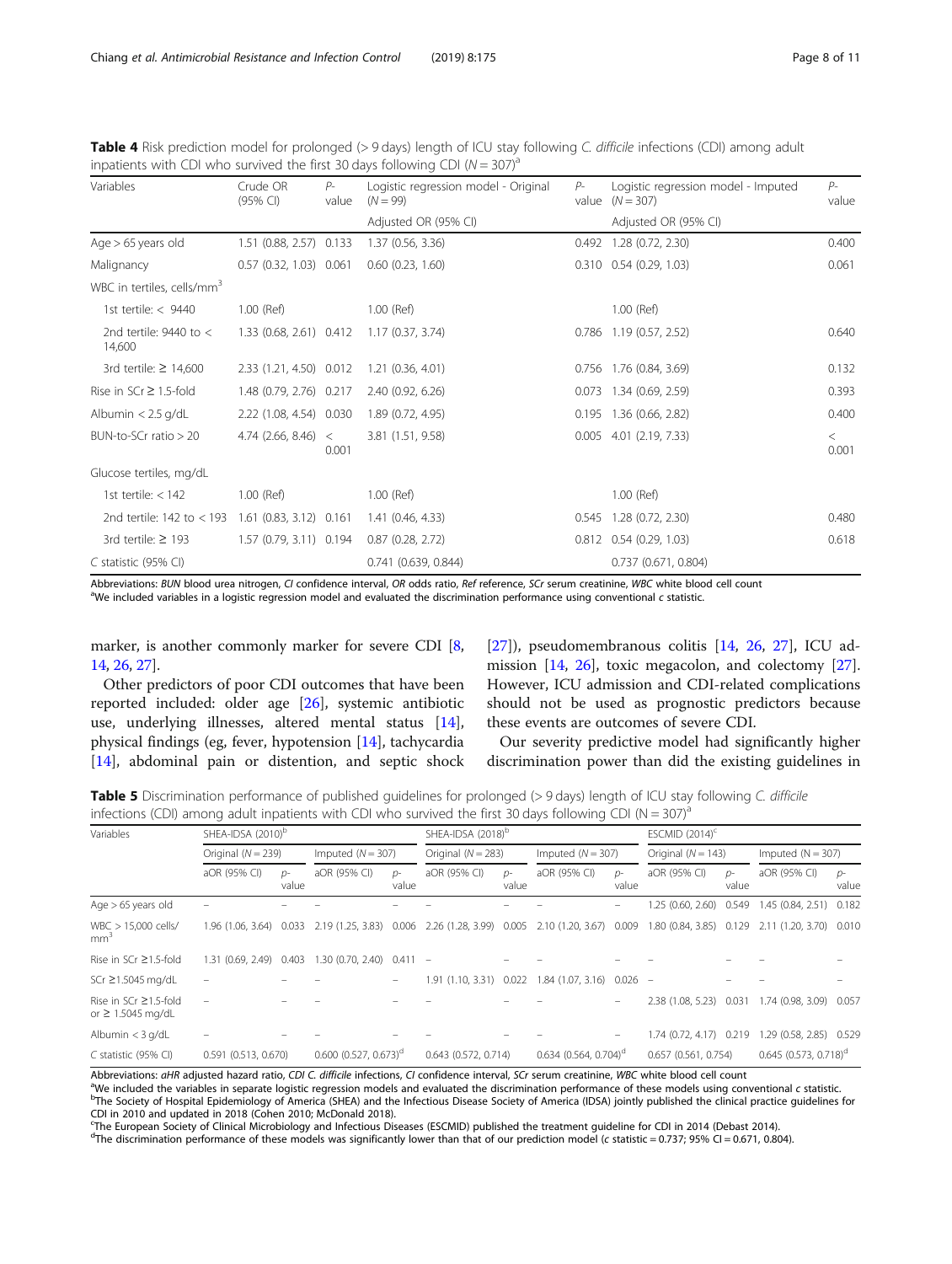<span id="page-8-0"></span>predicting 30-day mortality. Our scoring system reclassified 21% (SHEA-IDSA 2010), 32% (SHEA-IDSA 2018), or 46% (ESCMID) of CDI patients into the correct risk category. Consistent with our findings, Stevens et al. showed that both the SHEA-IDSA 2010 and 2018 criteria had low discrimination power ( $c = 0.582$  and 0.587) [[9\]](#page-9-0). Further evaluation of these clinical guidelines in high-quality studies is required, which is also suggested by the latest SHEA-IDSA guidelines [\[7](#page-9-0)].

Other severity indices did not evaluate their performance in predicting prolonged length of ICU stay separately from other outcomes, but they used composite measure of mortality, ICU admission, or colectomy [\[18,](#page-9-0) [27](#page-9-0), [29\]](#page-10-0). However, ICU admission may not be a reasonable outcome measure because many patients with CDI are already in the ICU at the time of CDI occurrence. In our study, we assessed the secondary outcome of prolonged length of ICU stay following CDI and used 9 days as the cut-off. The 9-day cut-off is the 75th quartile in the distribution in our study population and is also comparable to the length of ICU stay attributable to CDI reported in two prior studies [\[30,](#page-10-0) [31\]](#page-10-0). Zahar et al's assessed the morbidity and mortality attributable to ICU-acquired CDI and estimated that the increase in the ICU stay due to CDI was  $8.0 \pm 9.3$  days, in comparison to the diarrheic population [\[30\]](#page-10-0). Dodek et al. also investigated the attributable ICU and hospital length of stay of ICU-acquired CDI and reported that median ICU days following CDI was 7 days (IQR, 3–14 days) [[31](#page-10-0)]. Therefore, an ICU stay of more than 9 days is a clinically relevant outcome measure for patients with CDI. In addition, our risk prediction model can better identity patients at high risk of prolonged ICU stay following CDI than can the guidelines.

Notably, we identified BUN-to-SCr ratio and serum glucose as strong predictors of 30-day mortality. A BUN-to-SCr ratio of > 20 indicates dehydration and an early stage of kidney injury, which reasonably reflects the severity for CDI patients. In contrast, one previous study of 184 CDI patients did not find any association between a BUN-to-SCr ratio of ≥20 and severe outcomes (defined as any event of ICU admission, colectomy, or death within 30 days) [\[29](#page-10-0)]. Moreover, no prior study has found an association between increased baseline glucose level and increased mortality among CDI patients. Our study showed that diabetes at admission was not associated with 30-day mortality, but a serum glucose level of ≥193 mg/dL was (HR = 2.18; 95% CI = 1.17, 4.05). One study including 94 CDI patients identified that diabetes was associated with relapse of CDI (odds ratio  $[OR] = 2.7$ ; 95% CI = 0.8–9.2) [\[32](#page-10-0)]. Another study including 247 CDI patients revealed that diabetes was an independent risk factor for recurrent CDI within 6 months  $(OR = 3.05; 95\% CI = 1.84, 5.03)$  but that serum glucose level was not (median of 147 mg/dL for recurrent

CDI and 146 mg/dL for nonrecurrent CDI) [[33](#page-10-0)]. Blood glucose can influence the host immune-inflammatory response, such as macrophages, and affect the community structure of the gut microbiome, such as changing the ra-tio of nontoxigenic to toxigenic C. difficile [\[34](#page-10-0)]. Whether a hyperglycemic status in itself or through modification of a patient's intestinal microbiome facilitates the growth of C. difficile warrants further investigation [\[34](#page-10-0)]. Both BUN-to-SCr ratio and serum glucose can be clinically modified and can serve as indicators to measure treatment optimization. Future research should clarify whether modifying these predictors can benefit patients with CDI.

Our study has several limitations. First, due to the retrospective design, the screening and diagnosis of CDI were not based on a standardized research protocol and certain variables of interest had missing values. However, we used extensive data—which were electronic medical records from the well-established CMUH–CRDR, expert adjudication of clinical presentation of CDI, and the National Cause of Death Dataset—, and multiple imputation method [[21\]](#page-9-0), to compensate for this limitation. Second, not all patients with CDI received molecular typing of C. difficile, which prevented us from differentiating toxigenic versus nontoxigenic strains for all CDI and evaluating the prognostic value of strain virulence. Nonetheless, our proposed risk model provides simple and readily available laboratory markers to triage patients with CDI and lower the action threshold to initiate optimization of fluid status and empirical antibiotic therapy.

# Conclusions

Our proposed risk prediction model and scoring system performs more accurately in identifying potentially severe CDI than do existing guidelines. The newly identified clinical markers, namely BUN-to-SCr ratio and glucose, are readily available and also increase awareness of clinicians to optimize supportive care in patients with CDI. Future research should replicate our study in other populations. The infectious disease community should work toward consensus regarding the definition of severity and treatment response of CDI to support comparability of information and evidence-driven decision making for optimal CDI care.

# Supplementary information

Supplementary information accompanies this paper at [https://doi.org/10.](https://doi.org/10.1186/s13756-019-0642-z) [1186/s13756-019-0642-z](https://doi.org/10.1186/s13756-019-0642-z).

Additional file 1. Supplementary method: Clostridium difficile testing; Figure S1. Time frames for the definition of covarieates; Table S1. Net reclassification of risk prediction score and the published guidelines.

#### Abbreviations

APACHE: Acute Physiology and Chronic Health Evaluation; BUN: Blood urea nitrogen; CDI: Clostridium difficile infection; CI: Confidence interval; CMUH: China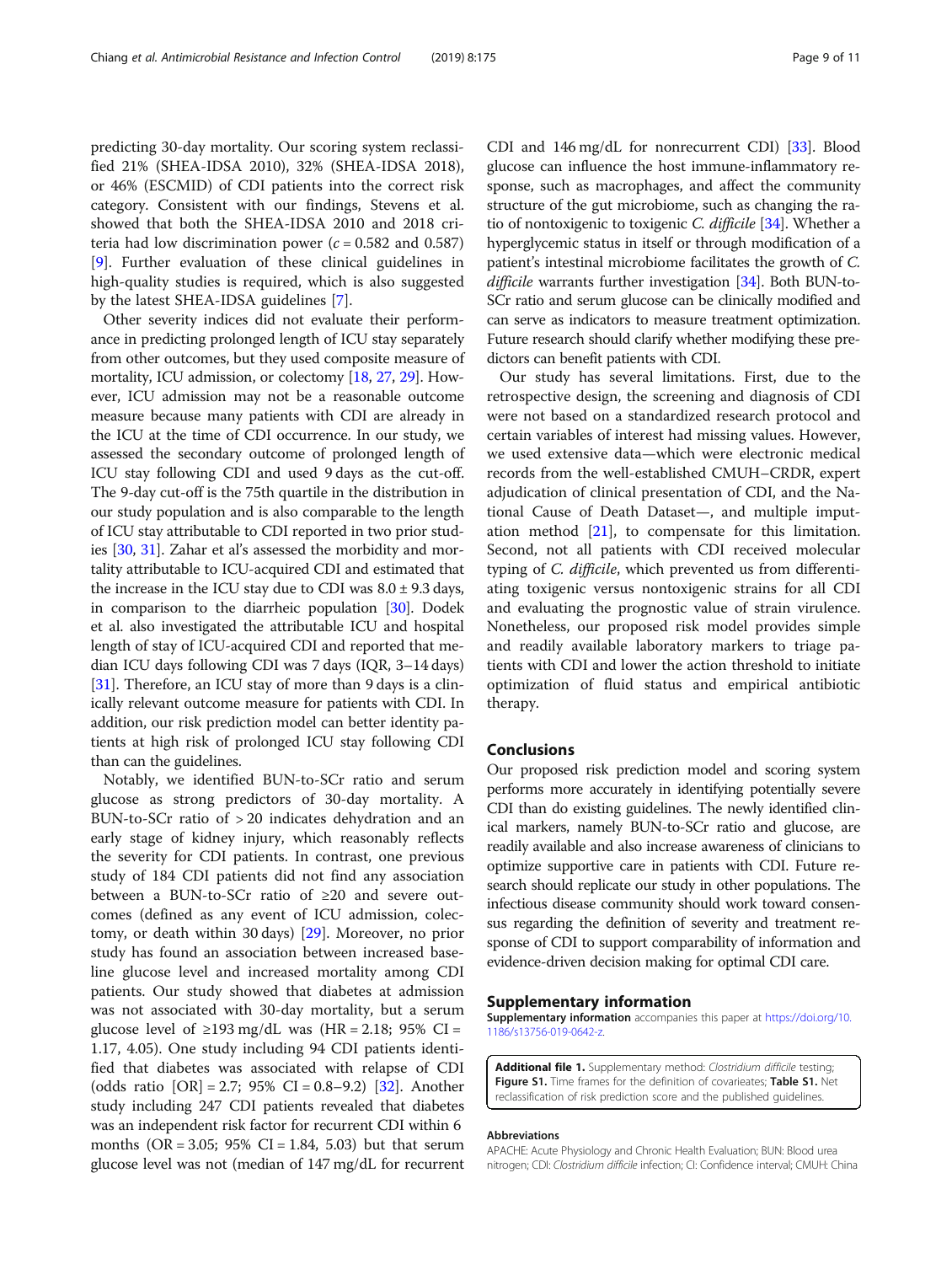<span id="page-9-0"></span>Medical University Hospital; CRDR: Clinical Research Data Repository; eGFR: estimated Glomerular filtration rate; ESCMID: The European Society of Clinical Microbiology and Infectious Diseases; HR: Hazard ratio; ICU: Intensive care unit; IQR: Interquartile range; NRI: Net reclassification index; SCr: Serum creatinine; SHEA-IDSA: The Society for Healthcare Epidemiology of America and The Infectious Diseases Society of America; WBC: White blood cell

## Acknowledgements

Not applicable.

#### Authors' contributions

HYC designed the study, coordinated the data preparation, supervised the data analysis, and wrote a major part of this manuscript; HCH and CWC contributed to the data preparation and the data analysis; YCY contributed to the quality check of the database; YCC reviewed the electronic medical records to abstract the data of diarrhea, ICU status, and APACHE II score; NT and HSL provided the data of C. difficile culture and toxin tests and the clinical microbiology information; MWH contributed to the study design and critically edited the manuscript; CCK supervised the whole study and critically edited the manuscript. All authors read and approved the final manuscript.

#### Funding

None of the authors received any funding to conduct this study.

#### Availability of data and materials

The minimal datasets generated and/or analysed during the current study are available from the corresponding author on reasonable request.

# Ethics approval and consent to participate

The Institutional Review Board of CMUH approved this study (105-REC3–068 & 107-REC2–016) and the need for informed consents was waived.

#### Consent for publication

Not applicable.

#### Competing interests

The authors declare that they have no competing interests.

#### Author details

<sup>1</sup> Big Data Center, China Medical University Hospital, Taichung 404, Taiwan. 2 Department of Medical Research, Department of Internal Medicine, China Medical University Hospital, Taichung 404, Taiwan. <sup>3</sup>Department of Laboratory Medicine, China Medical University Hospital, Taichung 404, Taiwan. <sup>4</sup> Division of Infectious Diseases, Department of Internal Medicine, China Medical University Hospital, Taichung 404, Taiwan. <sup>5</sup>Kidney Institute and Division of Nephrology, Department of Internal Medicine, China Medical University Hospital, Taichung 404, Taiwan.

#### Received: 9 May 2019 Accepted: 1 November 2019 Published online: 12 November 2019

#### References

- 1. McDonald LC, Owings M, Jernigan DB. Clostridium difficile infection in patients discharged from US short-stay hospitals, 1996-2003. Emerg Infect Dis. 2006;12(3):409–15.
- 2. Evans CT, Safdar N. Current trends in the epidemiology and outcomes of Clostridium difficile infection. Clin Infect Dis. 2015;60(Suppl 2):S66–71.
- 3. Centers for Disease Control and Prevention. Antibiotic Resistance Threats in the United States, 2013 2013 [Available from: [https://www.cdc.gov/](https://www.cdc.gov/drugresistance/threat-report-2013/index.html) [drugresistance/threat-report-2013/index.html.](https://www.cdc.gov/drugresistance/threat-report-2013/index.html)
- 4. Crowell KT, Julian KG, Katzman M, Berg AS, Tinsley A, Williams ED, et al. Compliance with Clostridium difficile treatment guidelines: effect on patient outcomes. Epidemiol Infect. 2017;145(11):2185–92.
- 5. Patel I, Wungjiranirun M, Theethira T, Villafuerte-Galvez J, Castillo N, Akbari M, et al. Lack of adherence to SHEA-IDSA treatment guidelines for Clostridium difficile infection is associated with increased mortality. J Antimicrob Chemother. 2017;72(2):574–81.
- Cohen SH, Gerding DN, Johnson S, Kelly CP, Loo VG, McDonald LC, et al. Clinical practice guidelines for Clostridium difficile infection in adults: 2010 update by the society for healthcare epidemiology of America (SHEA) and

the infectious diseases society of America (IDSA). Infect Control Hosp Epidemiol. 2010;31(5):431–55.

- 7. McDonald LC, Gerding DN, Johnson S, Bakken JS, Carroll KC, Coffin SE, et al. Clinical practice guidelines for Clostridium difficile infection in adults and children: 2017 update by the Infectious Diseases Society of America (IDSA) and Society for Healthcare Epidemiology of America (SHEA). Clin Infect Dis. 2018;66(7):987–94.
- Debast SB, Bauer MP, Kuijper EJ. European Society of Clinical M, Infectious D. European Society of Clinical Microbiology and Infectious Diseases: update of the treatment guidance document for Clostridium difficile infection. Clin Microbiol Infect. 2014;20(Suppl 2):1–26.
- 9. Stevens VJ, Jones M, Nelson RE, Khader K, Samore M, Rubin M. 489. Validation of the SHEA/IDSA Severity Criteria to Predict Poor Outcomes Among Inpatients and Outpatients With Clostridium difficile Infection. Open Forum Infect Dis. 2018;5(Suppl 1):S181.
- 10. Welfare MR, Lalayiannis LC, Martin KE, Corbett S, Marshall B, Sarma JB. Comorbidities as predictors of mortality in Clostridium difficile infection and derivation of the ARC predictive score. J Hosp Infect. 2011;79(4):359–63.
- 11. Lungulescu OA, Cao W, Gatskevich E, Tlhabano L, Stratidis JG. CSI: a severity index for Clostridium difficile infection at the time of admission. J Hosp Infect. 2011;79(2):151–4.
- 12. Bhangu S, Bhangu A, Nightingale P, Michael A. Mortality and risk stratification in patients with Clostridium difficile-associated diarrhoea. Color Dis. 2010;12(3):241–6.
- 13. Zilberberg MD, Shorr AF, Micek ST, Doherty JA, Kollef MH. Clostridium difficile-associated disease and mortality among the elderly critically ill. Crit Care Med. 2009;37(9):2583–9.
- 14. Velazquez-Gomez IR-R, Rocha-Rodriguez R, Toro DH, Gutierrez-Nunez JJ, Gonzalez G, Saavedra S. A severity score index for Clostridium difficile infection. Infect Dis Clin Pract. 2008;16(6):376–8.
- 15. Miller MA, Louie T, Mullane K, Weiss K, Lentnek A, Golan Y, et al. Derivation and validation of a simple clinical bedside score (ATLAS) for Clostridium difficile infection which predicts response to therapy. BMC Infect Dis. 2013;13:148.
- 16. Hu MY, Katchar K, Kyne L, Maroo S, Tummala S, Dreisbach V, et al. Prospective derivation and validation of a clinical prediction rule for recurrent Clostridium difficile infection. Gastroenterology. 2009;136(4):1206–14.
- 17. Abou Chakra CN, Pepin J, Valiquette L. Prediction tools for unfavourable outcomes in Clostridium difficile infection: a systematic review. PLoS One. 2012;7(1):e30258.
- 18. Gujja D, Friedenberg FK. Predictors of serious complications due to Clostridium difficile infection. Aliment Pharmacol Ther. 2009;29(6):635–42.
- 19. Bauer MP, Hensgens MP, Miller MA, Gerding DN, Wilcox MH, Dale AP, et al. Renal failure and leukocytosis are predictors of a complicated course of Clostridium difficile infection if measured on day of diagnosis. Clin Infect Dis. 2012;55(Suppl 2):S149–53.
- 20. Levey AS, Stevens LA, Schmid CH, Zhang YL, Castro AF 3rd, Feldman HI, et al. A new equation to estimate glomerular filtration rate. Ann Intern Med. 2009;150(9):604–12.
- 21. Sterne JA, White IR, Carlin JB, Spratt M, Royston P, Kenward MG, et al. Multiple imputation for missing data in epidemiological and clinical research: potential and pitfalls. BMJ. 2009;338:b2393.
- 22. Harrell FE. The PHGLM procedure. In SUGI supplemental library guide, version 5 edition. Cary, NC: SAS Institute Inc; 1986.
- 23. Mehta HB, Mehta V, Girman CJ, Adhikari D, Johnson ML. Regression coefficient-based scoring system should be used to assign weights to the risk index. J Clin Epidemiol. 2016;79:22–8.
- 24. Alba AC, Agoritsas T, Walsh M, Hanna S, Iorio A, Devereaux PJ, et al. Discrimination and calibration of clinical prediction models: Users' guides to the medical literature. JAMA. 2017;318(14):1377–84.
- 25. Borren NZ, Ghadermarzi S, Hutfless S, Ananthakrishnan AN. The emergence of Clostridium difficile infection in Asia: a systematic review and metaanalysis of incidence and impact. PLoS One. 2017;12(5):e0176797.
- 26. Zar FA, Bakkanagari SR, Moorthi KM, Davis MB. A comparison of vancomycin and metronidazole for the treatment of Clostridium difficile-associated diarrhea, stratified by disease severity. Clin Infect Dis. 2007;45(3):302–7.
- 27. Gomez-Simmonds A, Kubin CJ, Furuya EY. Comparison of 3 severity criteria for Clostridium difficile infection. Infect Control Hosp Epidemiol. 2014;35(2):196–9.
- 28. Hernandez-Garcia R, Garza-Gonzalez E, Miller M, Arteaga-Muller G. Galvan-de los Santos AM, Camacho-Ortiz a. application of the ATLAS score for evaluating the severity of Clostridium difficile infection in teaching hospitals in Mexico. Braz J Infect Dis. 2015;19(4):399–402.